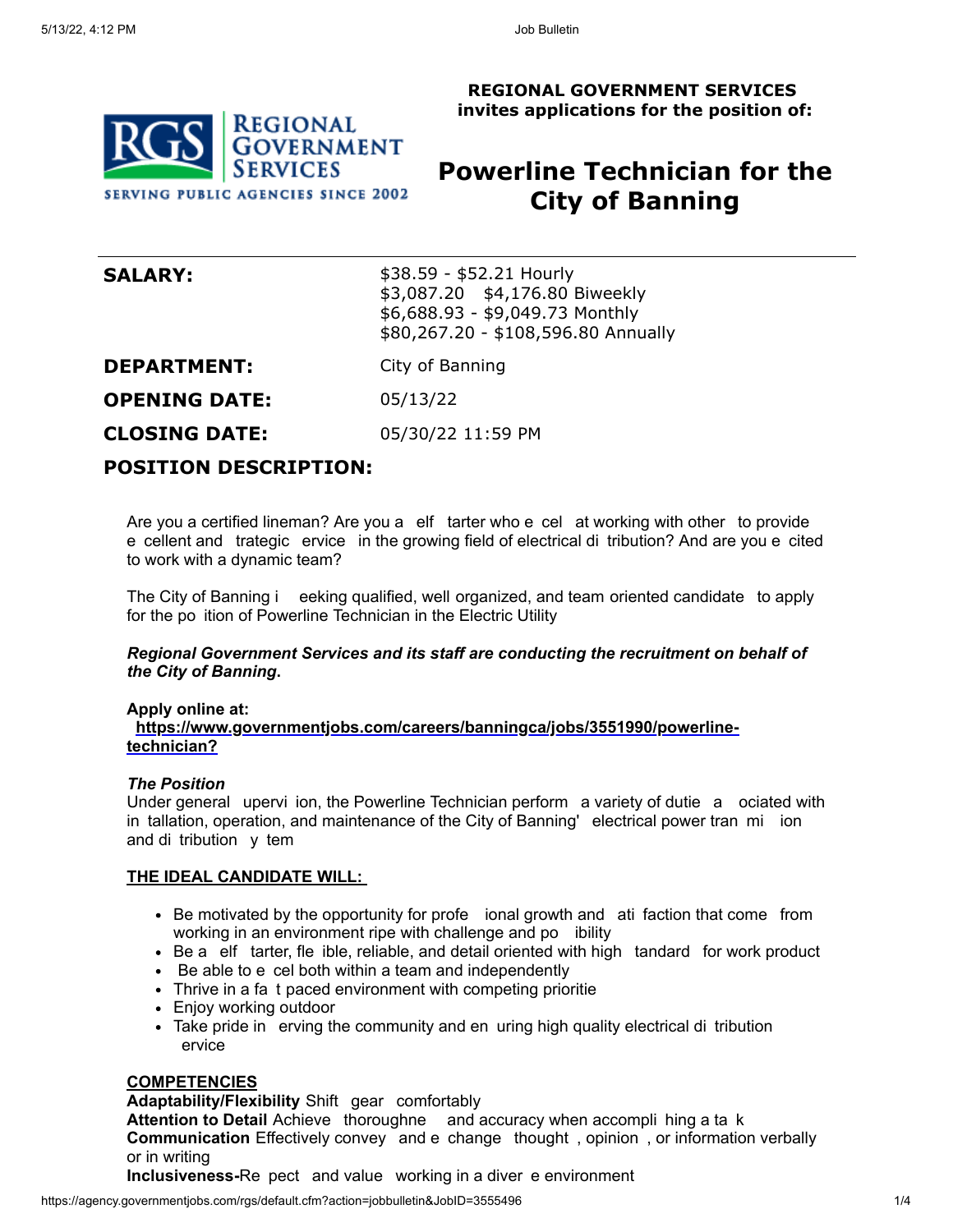**Initiative-**Assesses and initiates things independently.

**Interpersonal Relations and Skills-**Builds relationships based on mutual trust and respect. **Problem Solving-**Sees and defines problems and implement solutions.

**Reliability and Commitment-**Shows commitment, dedication, and accountability in one's work, and follows through on all projects, goals, aspects of one's work.

**Results Orientation/Execution-**Manages time/priorities effectively.

**Safety-**Works to comply with safety regulations and helps to promote safety consciousness and well-being.

**Teamwork-**Works collaboratively with others to achieve a goal.

**Time Management/Organization-**Executes plans for events, tasks, or processes in an efficient manner.

The City of Banning is a full-service community serving a population of 30,000 people located in the beautiful San Gorgonio Pass, 90 miles east of Los Angeles. Banning Electric Utility is a notfor-profit, publicly owned retail electrical energy distribution utility with 6 distribution substations and 134 miles of power lines serving nearly 13,500 citizens and business patrons. The Banning Electric Utility is member of the Southern California Public Power Authority (SCPPA) enjoying the benefits of joint action through cost effective planning, construction, management, and operations of electrical energy resources.

## **EXAMPLES OF DUTIES:**

Performs a variety of tasks associated with the provision of electrical service to commercial and residential customers in the City of banning.

- Installs, maintains, and repairs overhead and underground electrical transmission lines.
- Constructs new distribution lines and pulls, sags, and energizes the wire.
- Installs new overhead and underground systems.
- Operates heavy equipment and a variety of hand tools for the maintenance and repair of electric system infrastructure.
- Cleans and maintains supplies, equipment, and materials used for electric services.
- Installs and replaces power poles, transformers, power lines, and other power distribution equipment.
- Performs preventive and restorative maintenance on energized power transmission and distribution lines and devices.
- Participates in the building, maintenance, and renovation of power substations.
- Installs and maintains City street lights.
- Performs tree trimming and weed abatement
- Provides assistance and guidance to other staff, as required.
- Responds to emergency outage or customer service calls.
- Locates cause of problem and secures area.
- Contacts supervisor and recommends course of action.
- Repairs existing equipment or installs replacement.
- Restores power and tests voltages at customers' properties.
- Maintains logs and documents nature of outage and action taken.
- Performs other duties assigned or required.

## **TYPICAL QUALIFICATIONS:**

#### **Minimum Qualifications**

- A high school diploma or GED, AND
- A minimum of three (3) years of approved apprentice school with completion of Lineman Certification.

### **License and Certification Requirements**

Must have at the time of application and continue to maintain: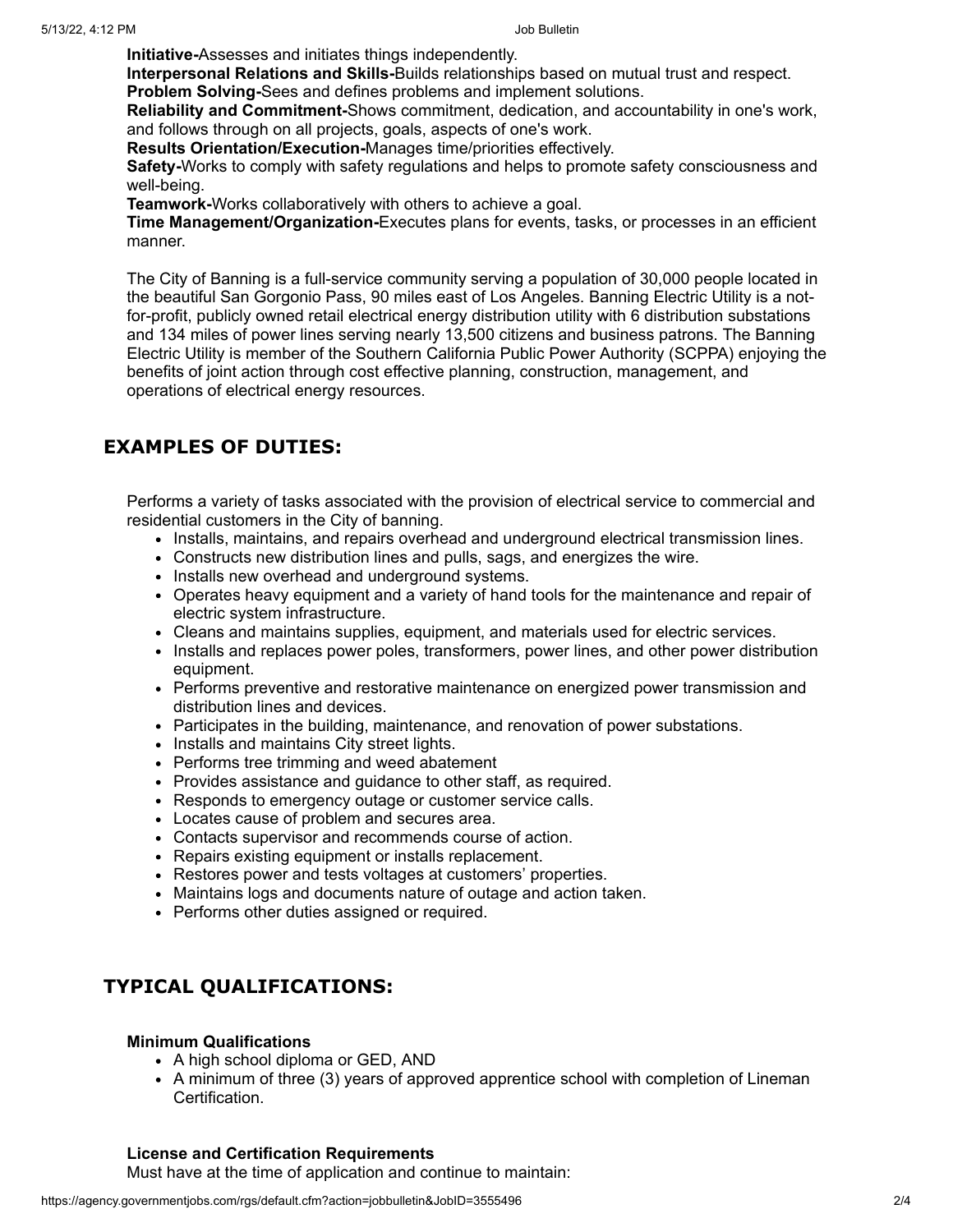- A Lineman Certificate,
- First Aid Certification,
- A valid Class A Commercial Driver License with D.O.T. medical certification.
- May be required to obtain a Forklift Certificate.

#### **Knowledge of:**

- City organization, operations, policies, and procedures.
- City, County, State and Federal statutes, rules, regulations, ordinances, codes, administrative orders and other operational guidelines and directives.
- Installation, repair and maintenance of electrical equipment and wiring.
- Customer service techniques and principles.
- Occupational hazards and standard safety precautions.
- Operational procedures for hand tools and heavy equipment used in electric maintenance and repair.
- Electrical transmission, distribution, and substations.

#### **Ability to:**

- Read, understand, interpret and apply relevant City, County, State and Federal statutes, rules, regulations, ordinances, codes, administrative orders, policies and procedures and other operational guidelines and directives.
- Assess and prioritize multiple tasks, projects and/or demands.
- Work within deadlines to complete projects and assignments
- Assess, analyze, identify, and implement solutions to complex problems.
- Establish and maintain effective working relations with co-workers, staff, vendors, contractors, visitors, the general public, and others having business with the City of Banning.

#### **Physical and Environmental Working Conditions**

Ability to sit, stand, walk, kneel, crouch, stoop, squat, crawl, twist, climb, and lift up to 100 lbs.; endure exposure to heat, cold, wet, noise, outdoors, vibration, confining workspace, chemicals, explosive materials, mechanical, domestic, electrical and traffic hazards; ability to distinguish color and wear protective apparel; ability to travel to different sites and locations. May be required to work outside the traditional work schedule. May be subject to call out and/or call-back or stand-by schedule.

## **SUPPLEMENTAL INFORMATION:**

Applications must be submitted on-line through this applicant tracking system. Materials must be complete and clearly indicate the candidate meets the minimum qualifications. Incomplete, late, emailed, and faxed applications are not accepted. Resumes are not considered in lieu of the required employment application.

Certificates, resumes, and/or cover letters must be uploaded with your application through this applicant tracking system.

All statements made on the application, resume, and supplemental materials are subject to verification. False statements may be cause for immediate disqualification, removal from eligibility list, or discharge from employment.

### **The deadline to apply is May 30, 2022, at 11:59 PM PST.**

#### **Apply online at: https://www.governmentjobs.com/careers/banningca/jobs/3551990/powerlinetechnician?**

### **APPLICATION PROCESS AND SELECTION PROCEDURE:**